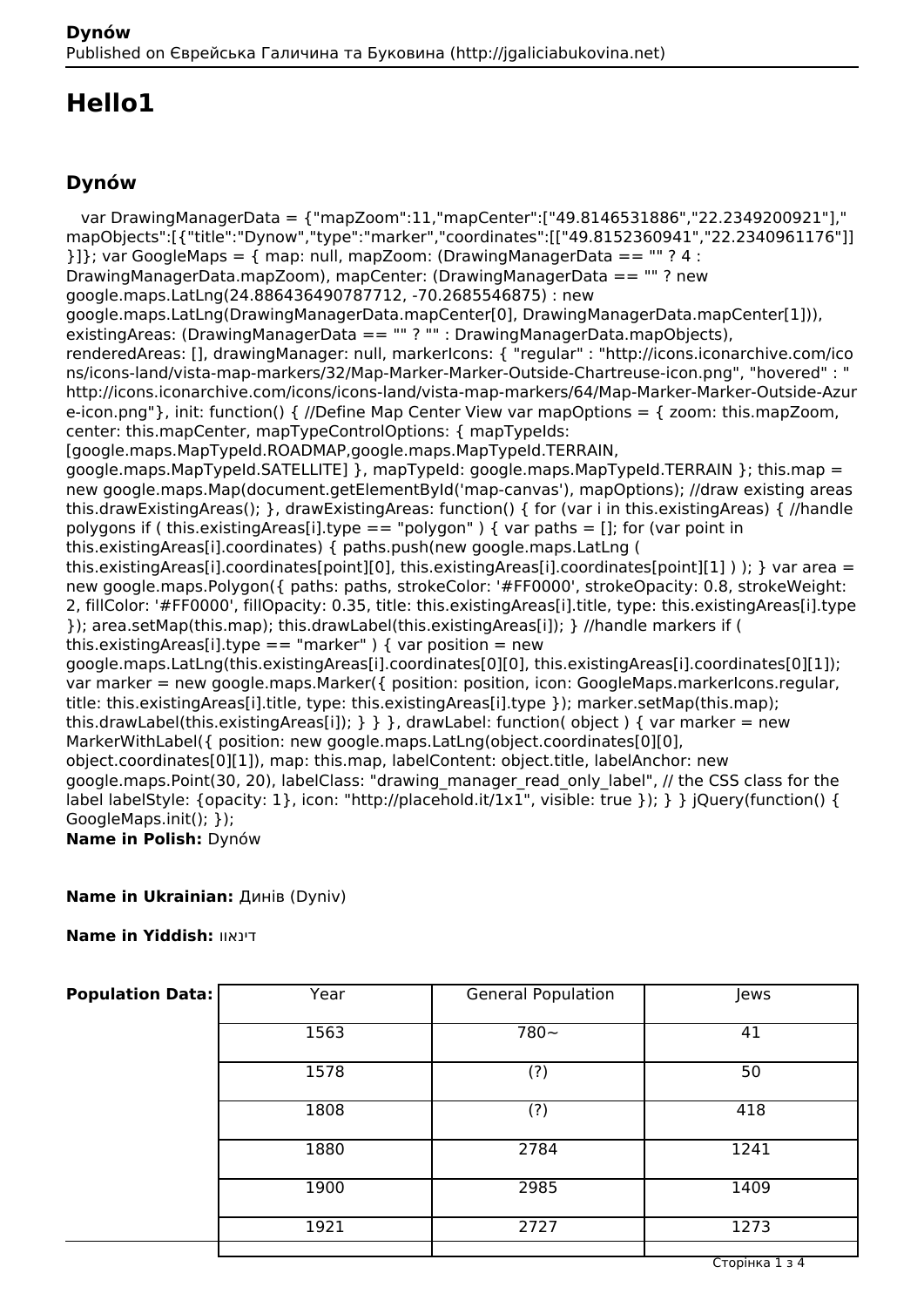#### **Remarks:**

Dynów (Dinov) is located on the west bank of the San River, a tributary of the Vistula, c. 30km west of Przemyśl and c. 30km south of Reisha (Rzeszów). The first time Dinov is mentioned in documents is in the year 1423, and in the year 1429, it gained the status of a city with Magdeburg rights, a status it retained until the mid-19th century. In 1466 the town suffered a severe plague that killed many people, and in 1500, and again in 1503, the town was damaged and even partially ruined by invading Tatars. During those days, the town was relatively large, fortified by a wall and surrounded by a moat. Between 1515 and 1589 the town had a population of c. 784 in c. 157 households. To improve the its economic situation, in 1512 the town granted the right to hold two fairs per year, geared primarily toward the cattle trade. During this period, the route connecting Sanok in the south and Przemyśl in the east with Krakow in the west passed through Dinov, and the town was an administrative center for the surrounding estates. In 1611 the town was granted the right to store Hungarian wines, as part of the town's commercial development. However, later that century, the town suffered Swedish invasions in the 1650s, and in the 1660s, it suffered the invasion of the Transylvanians, who burned town the city, including its churches, monasteries, and castle, as well as from internal wars between the aristocracy and the Polish peasants. This marked the beginning of the city's decline. At the end of the 19th century, there town contained a beer brewery, an oil refinery, and a chemical factory for stearin—an important component in the production of soaps and candles. At the beginning of the World War I, Dinov was captured by the Russians.

#### Read more...

#### **The Jews**

Jews first appear in documents from Dinov in 1552, and there were no known restrictions on the rights of the Jews to acquire real estate in the town. In the 17th century, the local Jews were engaged in moneylending, leasing (under the arenda system), and presumably commerce. However, the main economic and social growth of the Dinov Jewish community occurred in the 18th century, when there is also mention of a very rich Jewish merchant called "Der Reykher Volvish"—Wolf the Wealthy. With the Partition of Poland in 1772, laws and decrees were imposed on the Jews, as on the rest of Galician Jewry. Among other things, 11 poor Jewish families from Dinov were required to establish a Jewish agricultural farm. It is known that by 1782, a circular synagogue with oil paintings adorning its walls had been built in town.

Among the rabbis of Dinov, those of renown were mainly from the end of the 18th century and close to Hasidic circles. The first known rabbi of Dinov was Rabbi Moshe Yehoshua Heshel, a disciple of Rabbi Levi Yitzhak of Berdychiv. In 1820, Rabbi Yaakov Zvi Yalish—a disciple of the Seer of Lublin, Rabbi Menachem Mendel of Rymanów, and Rabbi Israel Hoffstein, the Maggid of Kozhnitz (Kozienice)—became rabbi of the town. He was followed by Rabbi Zvi Elimelech Shapira, likewise a disciple of the Seer of Lublin and R. Mendel of Rymanów. R. Zvi Elimelech authored many homiletic, exegetical, and halakhic works and was considered one of the fiercest opponents of the Jewish Enlightenment (Haskalah) that began to flourish in Galicia in those years. His descendants succeeded him as rabbis of the town, and over time, this dynasty became the Dinov Hasidic court. It is not clear when the Hasidic court of Dinov became a pilgrimage site, but over the course of the 19th century, the court influenced the economics of the town—in the form of overnight lodging, catering, and various services provided to visitors of the rebbe's court. Nevertheless, alongside the Hasidic activities, the town also had Maskilim in the spirit of the Galician Haskalah as well as free professionals, most of whom were inclined towards assimilation.

Over the course of the 19th century, Jews continued to work as peddlers and craftsmen. However, several Jews from Dinov became renowned as major traders of grain and timber. These men floated rafts down the San and Vistula Rivers to Gdańsk (Danzig). The Jews also began to become politically involved. When free elections began in the 1860s, a Jewish mayor and deputy mayor were elected. Towards the end of the 19th century, Zionist activity began in the town, and in 1902, a branch of the Zionist Organization was already established—despite the fact that the local rabbi, R. Yosef Shapira, a great-grandson of R. Zvi Elimelech, zealously opposed Zionism. He himself founded a branch of Agudath Israel in town in the 1920s, and in his opposition to Zionism, he publicly excommunicated and even expelled from the synagogue youth that belonged to HaShomer HaTzair.

With the outbreak of World War I, the Jews received instruction from the Austrian army to evacuate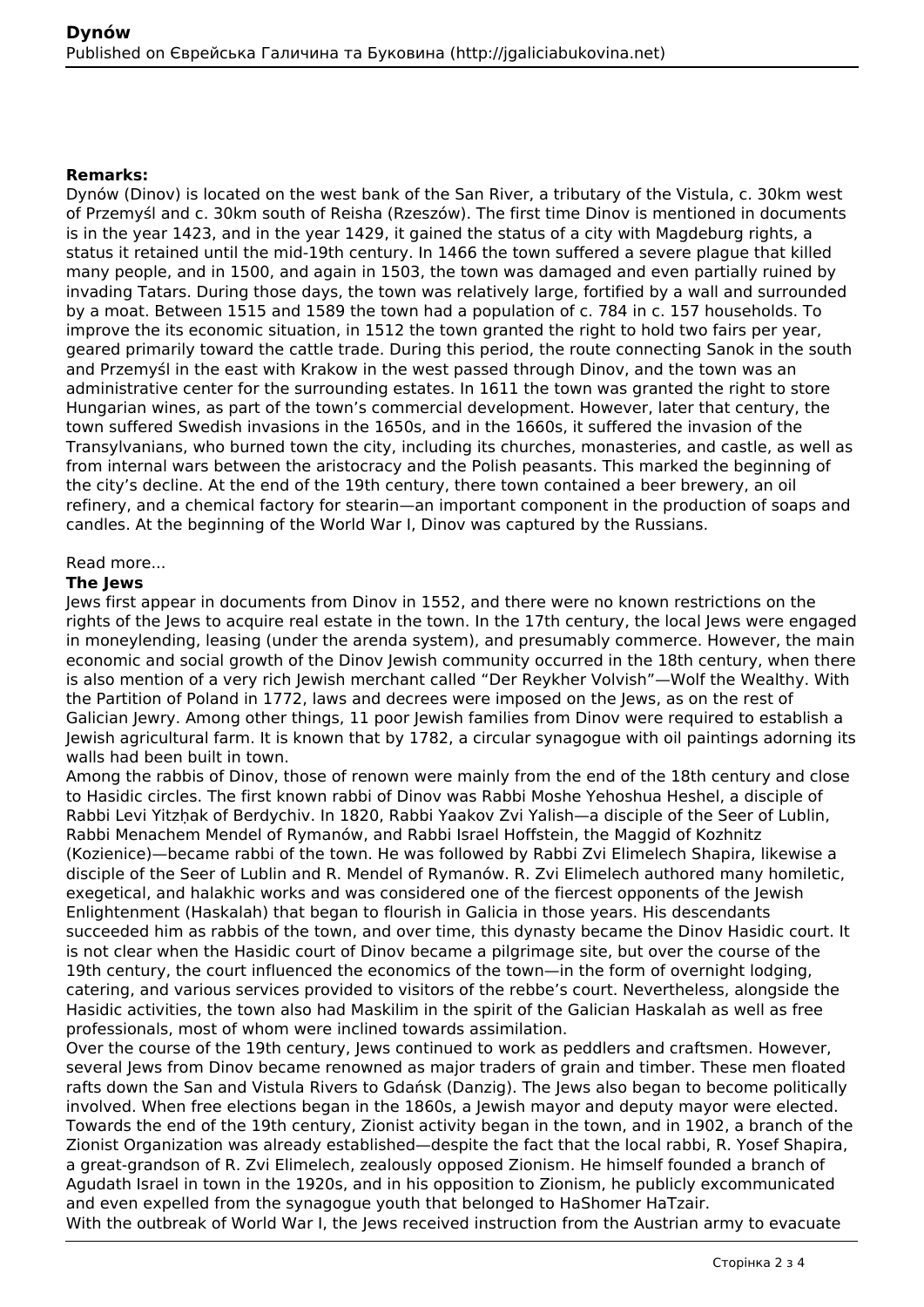the city in October 1914. After returning to the city with the end of the war in 1918, they found it in ruins. As if this was not enough, in November 1918, Jewish stores and homes were plundered and their owners physically attacked by peasants from the surrounding area. To help the Jews of Dinov, there was an operation established through the Joint Distribution Committee to distribute food and clothing to those in need and to organize vocational courses for the unemployed. In 1919, a community council was re-established, which renovated the synagogues and batei midrash and re-established communal welfare societies to tend to the ill and bury the dead. In the 1920s, a free loan fund, a Jewish Credit Bank, and a loan fund of the Yad Ḥarutzim association were established. In addition, in 1919 a Tarbut school was established, and by 1926 it had c. 132 students in 4 classes. In that same time period, there was a Talmud Torah in town with c. 200 students, a yeshiva, "Etz Ḥayim", where 25 young men studied, and a Bais Yaakov school for girls was founded. During these years, a public library, a youth club, and a community center were established. The Maccabi sports organization was also very active in the town during this time. During this period, aside from peddling and labor, there operated in town several Jewish-owned factories: a sawmill, nail factory, three soft drink plants, and a factory for the manufacture of jelly.

Political and Zionist activities returned to operation with greater vigor during the interwar period. In 1921, the first group of HaShomer HaTzair was established, and in 1922 members of the group held agricultural training in in Grochơw, by Warsaw, to prepare participants for immigration to Eretz Yisrael. Between 1924 and 1926, several members of HeḤalutz indeed immigrated to Eretz YIsrael. Branches of Zionist organizations from every stream continued to be active, and a few townspeople even belonged to the Communist movement.

#### **World War II**

With the outbreak of the war in September 1939, Jewish and Polish refugees began to arrive in Dinov. To maintain order, a Jewish-Polish militia was established to serve as a police force. When the German army entered the town about a week after the outbreak of the war, a relative calme prevailed there. However, several days later, on the second day of Rosh HaShanah 5700 (September 15, 1939), an SS company arrived, violently removed c. 300 Jews from the synagogue, led them to the nearby forest, and shot them to death there. Two weeks later, they expelled all the lews of Dinov across the San River, to Soviet-occupied territory. Some of them settled in Lvov and Przemyśl, and their fate was similar to the fate of the Jews of those towns when war broke out between Nazi Germany and the USSR in June 1941. Some of them returned to Dinov; from there they were expelled to the Brzozów Ghetto, where they were murdered by the Nazis in August 1942. The remaining Jews of Dinov were sent to Siberia and deep into the USSR, where some of them met their death due to the difficult conditions. Of the Jews of Dinov, only c. 200-250 remained, most of whom stayed in the Soviet Union.

(Roee Goldshmidt)

#### **Sources:**

Pinkasei HaKehilot, vol. 3, Dinov, pp. 116-8. Sefer Dinov: Sefer Zikaron Le-Kedoshei Kehilat Dinov She-Nispu Ba-Sho'ah Ha-Nazit, edited by Y. Kassa and M. Rinat, Tel Aviv: 1978.

**See additional information about the community of Dynów on the site** [Massa le-Galicia](https://yadzehava.wixsite.com/galicia/-------ewcfu) **(in Hebrew)**

**Historical-cultural region:** Western Galicia